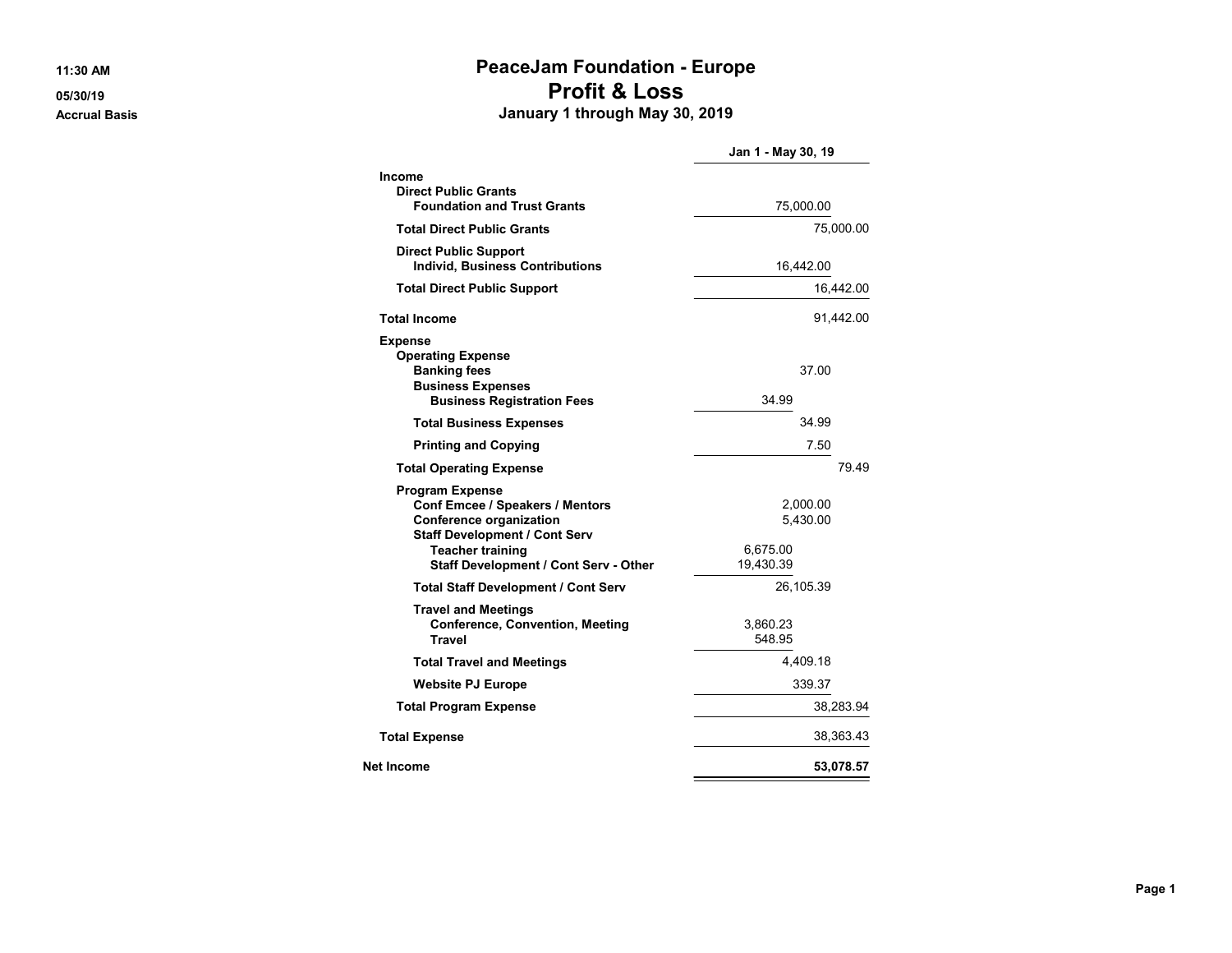## **11:29 AM PeaceJam Foundation - Europe 05/30/19 Profit & Loss Accrual Basis January through December 2018**

|                                                                                                                 | Jan - Dec 18       |  |
|-----------------------------------------------------------------------------------------------------------------|--------------------|--|
| <b>Income</b><br><b>Direct Public Support</b><br><b>Individ, Business Contributions</b>                         | 11,684.96          |  |
| <b>Total Direct Public Support</b>                                                                              | 11,684.96          |  |
| <b>Total Income</b>                                                                                             | 11,684.96          |  |
| <b>Expense</b><br><b>Operating Expense</b><br><b>Business Expenses</b><br><b>Business Registration Fees</b>     | 34.99              |  |
| <b>Total Business Expenses</b>                                                                                  | 34.99              |  |
| <b>Contract Services</b><br><b>Legal Fees</b>                                                                   | 75.00              |  |
| <b>Total Contract Services</b>                                                                                  | 75.00              |  |
| <b>Printing and Copying</b>                                                                                     | 7.50               |  |
| <b>Total Operating Expense</b>                                                                                  | 11749              |  |
| <b>Program Expense</b><br><b>Travel and Meetings</b><br><b>Conference, Convention, Meeting</b><br><b>Travel</b> | 5,771.00<br>222.50 |  |
| <b>Total Travel and Meetings</b>                                                                                | 5,993.50           |  |
| <b>Total Program Expense</b>                                                                                    | 5,993.50           |  |
| <b>Total Expense</b>                                                                                            | 6,110.99           |  |
| Net Income                                                                                                      | 5,573.97           |  |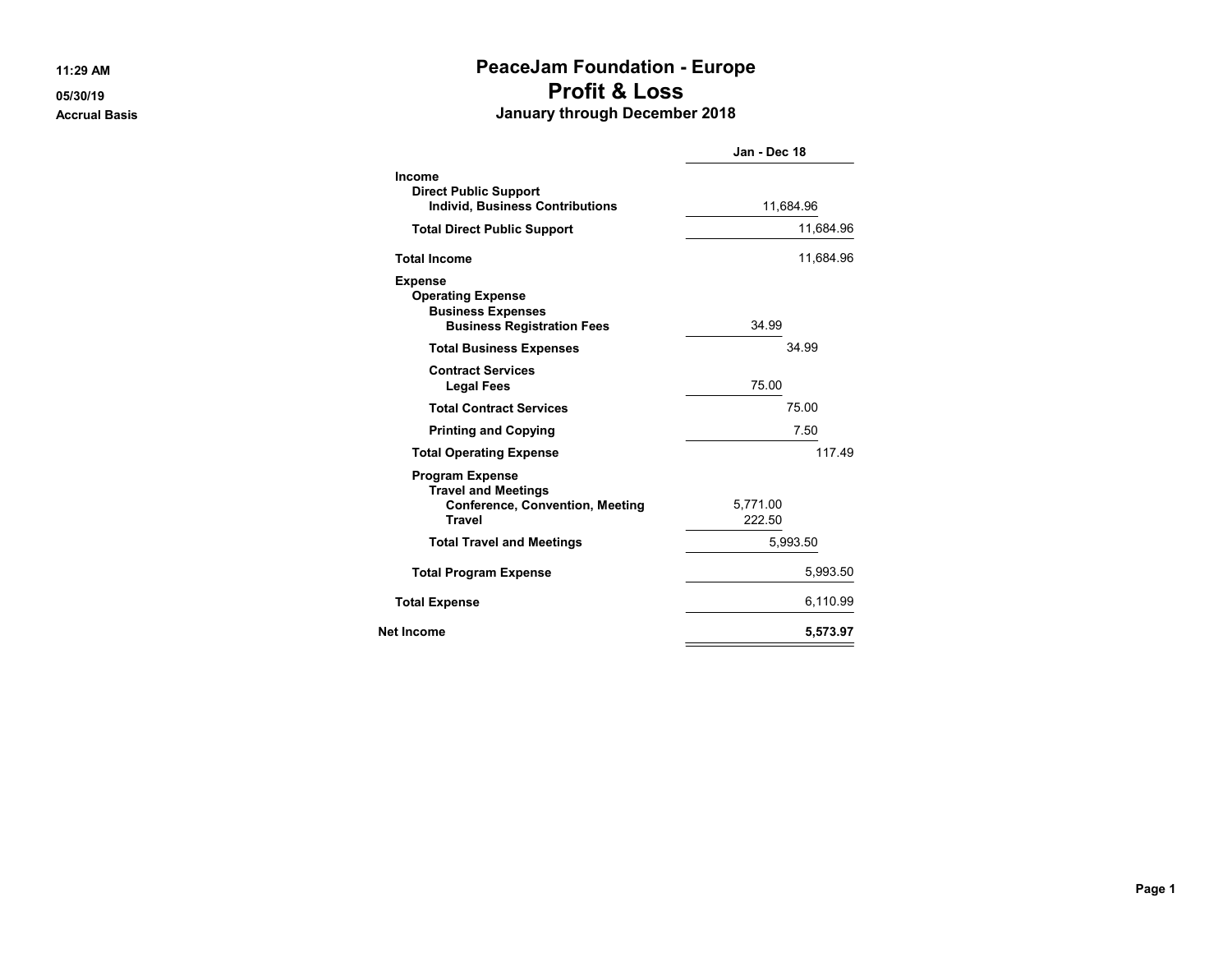# **11:32 AM PeaceJam Foundation - Europe 05/30/19 Balance Sheet Accrual Basis As of May 30, 2019**

|                                                                                           | May 30, 19            |
|-------------------------------------------------------------------------------------------|-----------------------|
| <b>ASSETS</b><br><b>Current Assets</b><br><b>Checking/Savings</b><br><b>ABN AMRO</b>      | 58,652.54             |
| <b>Total Checking/Savings</b>                                                             | 58,652.54             |
| <b>Total Current Assets</b>                                                               | 58,652.54             |
| <b>TOTAL ASSETS</b>                                                                       | 58,652.54             |
| <b>LIABILITIES &amp; EQUITY</b><br>Equity<br><b>Unrestricted Net Assets</b><br>Net Income | 5,573.97<br>53,078.57 |
| <b>Total Equity</b>                                                                       | 58,652.54             |
| TOTAL LIABILITIES & EQUITY                                                                | 58,652.54             |